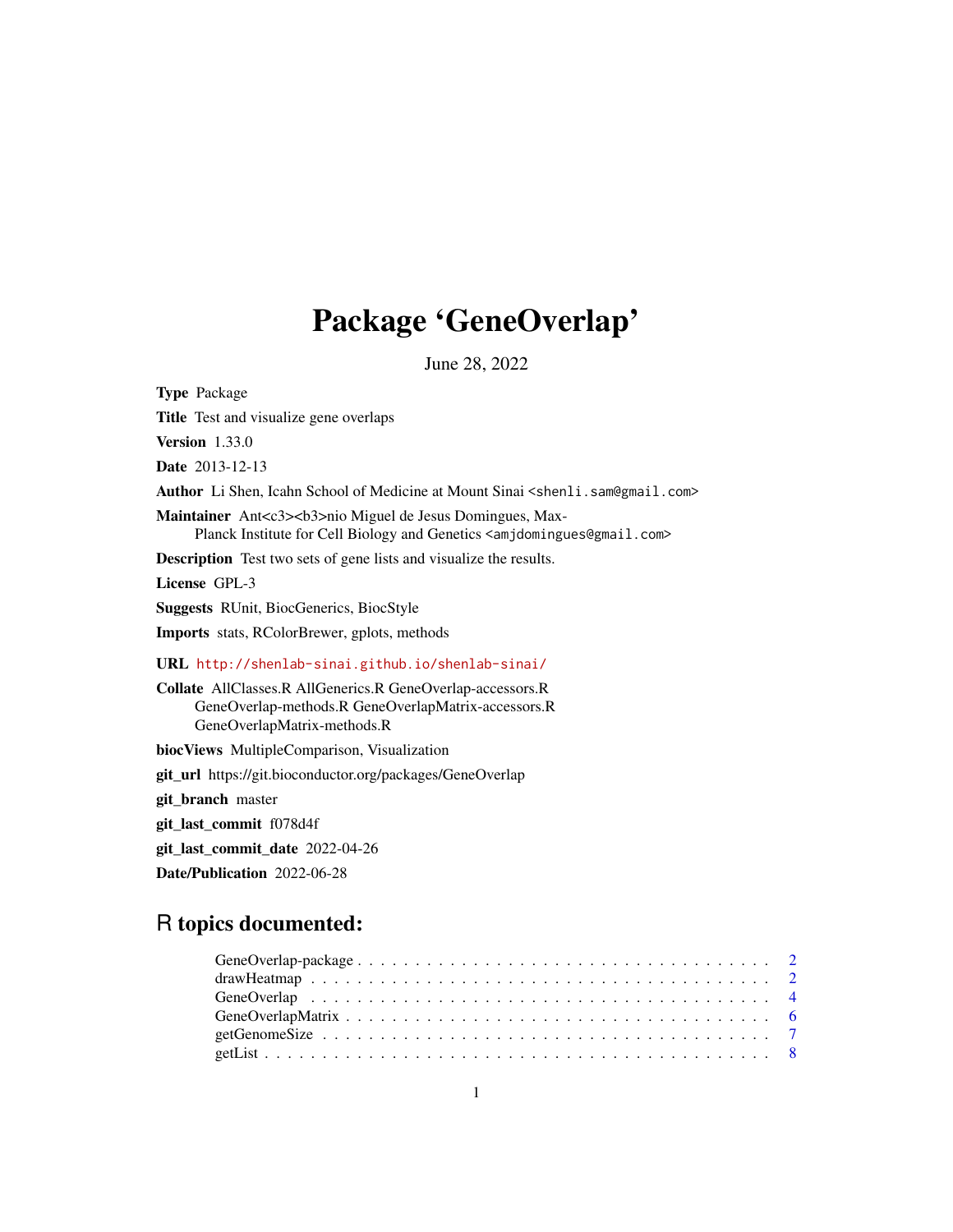# <span id="page-1-0"></span>2 drawHeatmap drawHeatmap drawHeatmap drawHeatmap drawHeatmap drawHeatmap drawHeatmap

| Index | 16 |
|-------|----|

GeneOverlap-package *Test and visualize overlaps between gene lists*

#### Description

Given two sets of gene lists, this package calculates the overlaps between all pairs of lists from the two sets. Fisher's exact test is used to determine the p-value and odds ratio in comparison to a genomic background. Plotting functions are provided to visualize the results.

### Details

| Package: | GeneOverlap |
|----------|-------------|
| Type:    | Package     |
| Version: | 0.99.0      |
| Date:    | 2013-11-01  |
| License: | $GPI - 3$   |

To use the package, construct one or two named lists each representing a gene set. Each list should contain one or more vectors of gene names. Then use GeneOverlapMatrix to perform pairwise comparisons. It will return an object that can be used for visualization. The GeneOverlapMatrix calls GeneOverlap internally to perform comparison between two gene lists.

#### Author(s)

Li Shen << shenli.sam@gmail.com>>

Lab:<http://shenlab-sinai.github.io/shenlab-sinai/>

Personal:<http://www.linkedin.com/in/lshen/>

drawHeatmap *Visualize GeneOverlapMatrix objects as heatmaps*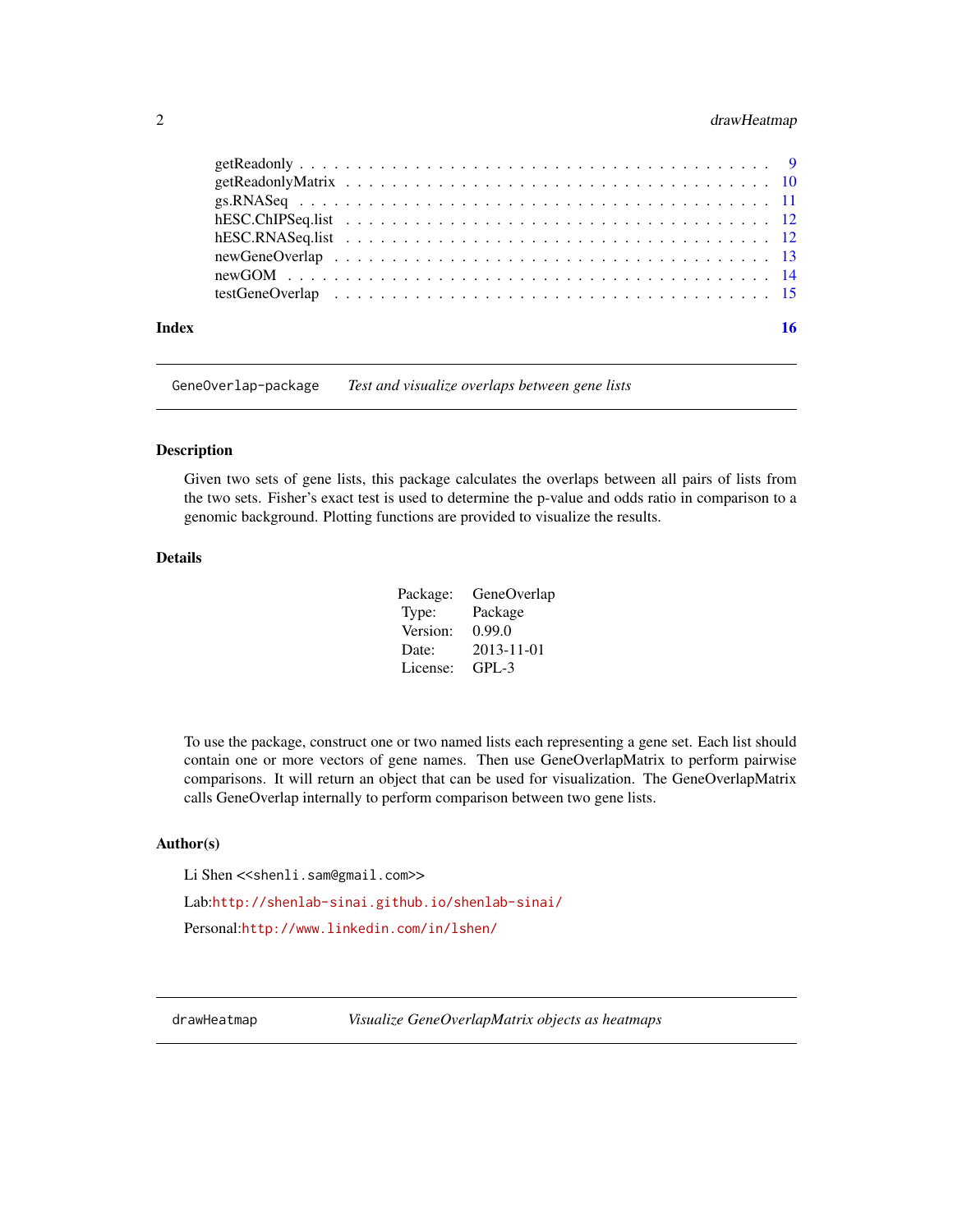# drawHeatmap 3

#### Description

Visualization function for GeneOverlapMatrix objects. Use color gradients to represent the odds ratios or Jaccard indices and the superimposed texts on the grids to represent the p-values of overlaps.

#### Usage

```
## S4 method for signature 'GeneOverlapMatrix'
drawHeatmap(object,
   what=c("odds.ratio", "Jaccard"), log.scale=F, adj.p=F, cutoff=.05,
   ncolused=9, grid.col=c("Greens", "Blues", "Greys",
    "Oranges", "Purples", "Reds"), note.col="red")
```
#### Arguments

| object    | A GeneOverlapMatrix object.                                                                                    |
|-----------|----------------------------------------------------------------------------------------------------------------|
| what      | What to plot? Odds ratio or Jaccard index.                                                                     |
| log.scale | Whether $log2$ scale shall be used for odds ratios.                                                            |
| adj.p     | Boolean label for whether p-values should be adjusted (using the Benjamin-<br>Hochberg method) before showing. |
| cutoff    | P-value cutoff to mask the insignificant comparisons.                                                          |
| ncolused  | Number of colors used to represent the scale of odds ratios.                                                   |
| grid.col  | Color for odds ratios.                                                                                         |
| note.col  | Color for p-value texts.                                                                                       |

# Details

The grids that are below the p-value cutoff will be masked and shown as the lightest color.

```
data(GeneOverlap)
gom.obj <- newGOM(hESC.ChIPSeq.list, genome.size=gs.RNASeq)
drawHeatmap(gom.obj, adj.p=TRUE, cutoff=1, # show all.
    ncolused=5, grid.col="Blues", note.col="black")
drawHeatmap(gom.obj, log.scale=TRUE, ncolused=5)
drawHeatmap(gom.obj, what="Jaccard", ncolused=5)
```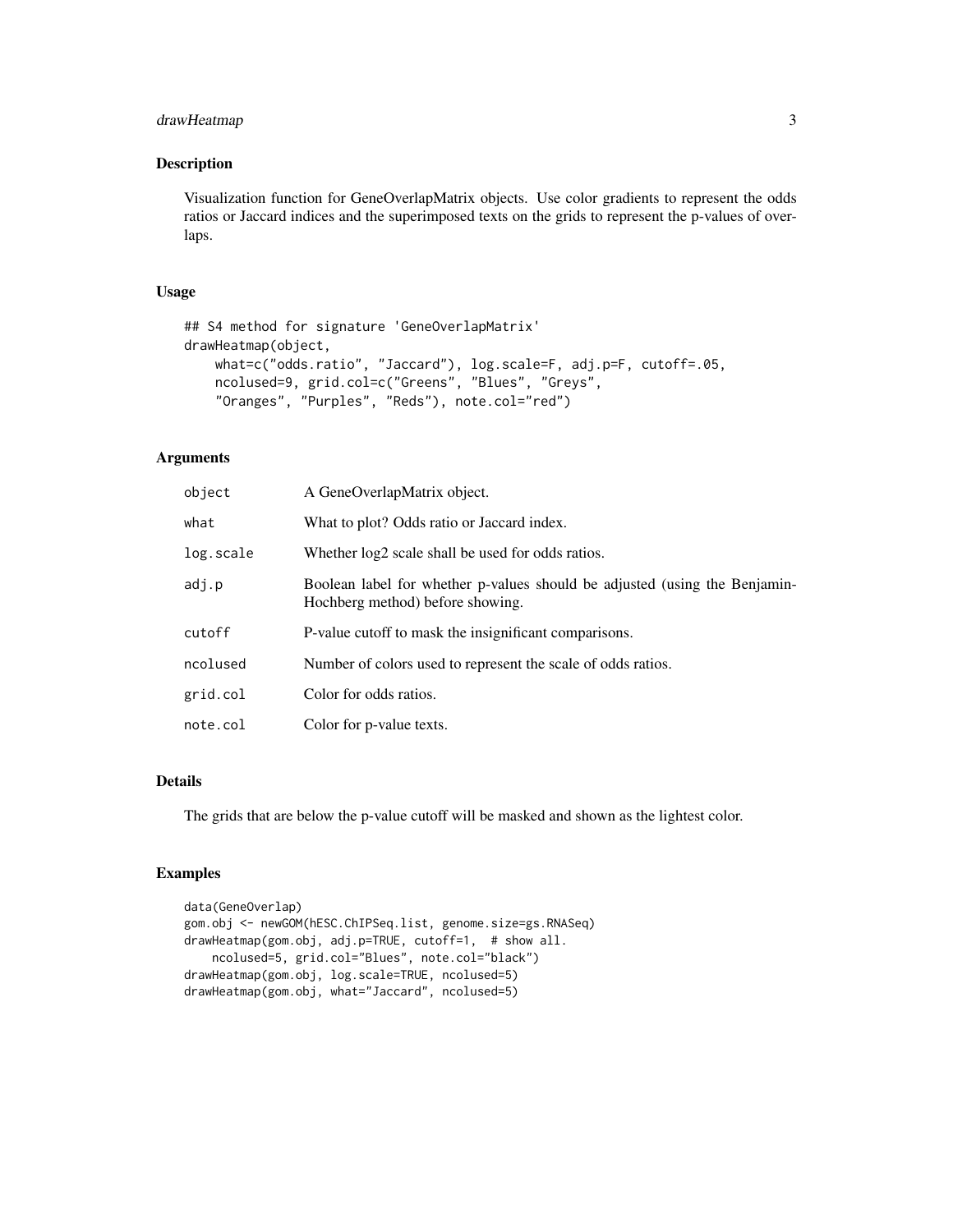Given two gene lists, tests the significance of their overlap in comparison with a genomic background. The null hypothesis is that the odds ratio is no larger than 1. The alternative is that the odds ratio is larger than 1.0. It returns the p-value, estimated odds ratio and intersection.

#### Usage

```
## S4 method for signature 'GeneOverlap'
show(object)
## S4 method for signature 'GeneOverlap'
print(x, \ldots)
```
#### Arguments

| object                  | A GeneOverlap object. |
|-------------------------|-----------------------|
| x                       | A GeneOverlap object. |
| $\cdot$ $\cdot$ $\cdot$ | They are not used.    |

#### Details

The problem of gene overlap testing can be described by a hypergeometric distribution where one gene list A defines the number of white balls in the urn and the other gene list B defines the number of white balls in the draw. Assume the total number of genes is n, the number of genes in A is a and the number of genes in B is  $b$ . If the intersection between A and B is  $t$ , the probability density of seeing  $t$  can be calculated as:

dhyper $(t, a, n - a, b)$ 

without loss of generality, we can assume  $b \le a$ . So the largest possible value for t is b. Therefore, the p-value of seeing intersection  $t$  is:

 $sum(dhyper(t:b, a, n - a, b))$ 

The Fisher's exact test forms this problem slightly different but its calculation is also based on the hypergeometric distribution. It starts by constructing a contingency table:

matrix(c(n - union(A,B), setdiff(A,B), setdiff(B,A), intersect(A,B)), nrow=2)

It therefore tests the independence between A and B and is conceptually more straightforward. The GeneOverlap class is implemented using Fisher's exact test.

It is better to illustrate a concept using some example. Let's assume we have a genome of size 200 and two gene lists with 70 and 30 genes each. If the intersection between the two is 10, the hypergeometric way to calculate the p-value is:

sum(dhyper(10:30, 70, 130, 30))

which gives us p-value 0.6561562. If we use Fisher's exact test, we should do: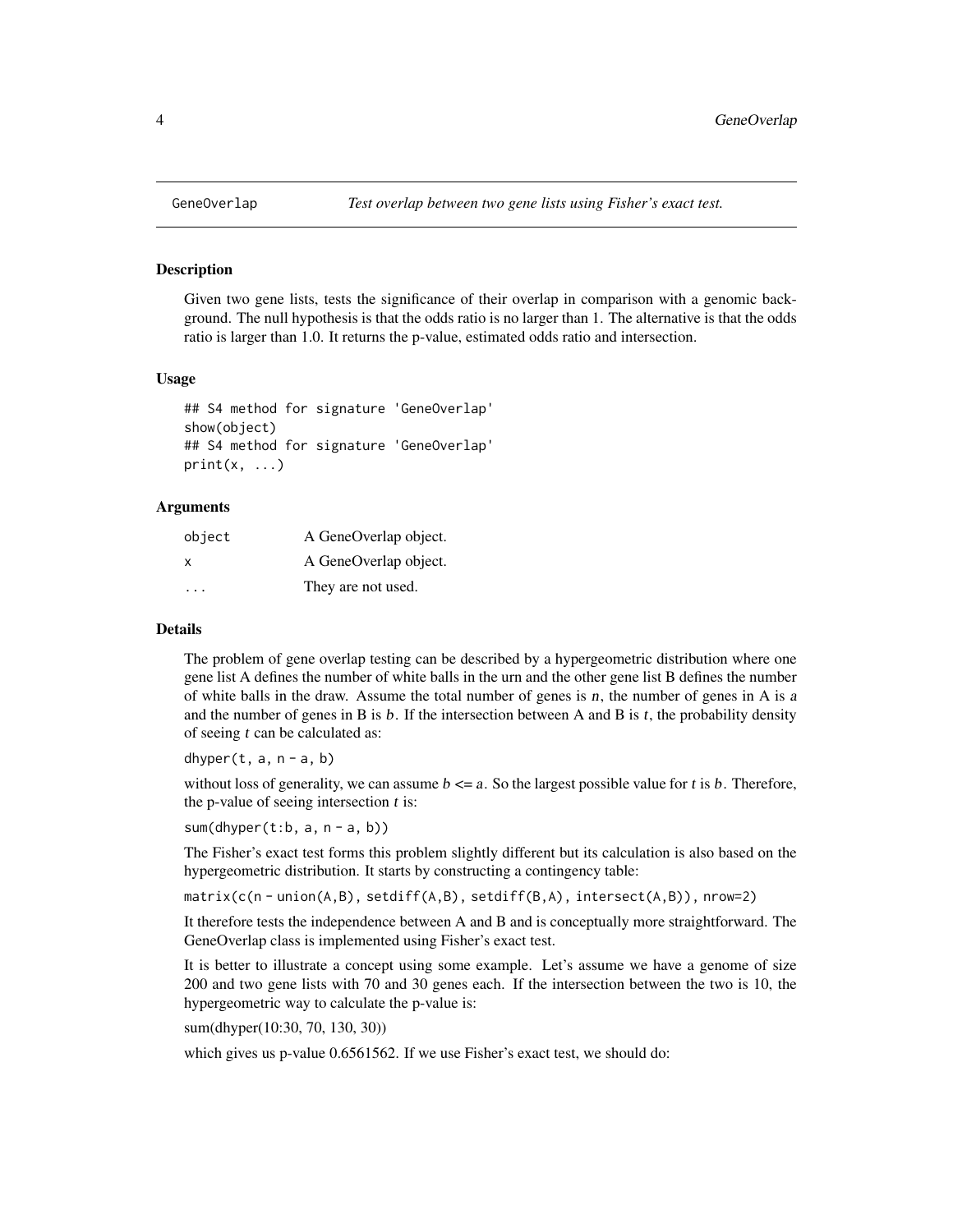# GeneOverlap 5

fisher.test(matrix(c(110, 20, 60, 10), nrow=2), alternative="greater")

which gives exactly the same p-value. In addition, the Fisher's test function also provides an estimated odds ratio, confidence interval, etc.

The Jaccard index is a measurement of similarity between two sets. It is defined as the number of intersections over the number of unions.

### Note

Although Fisher's exact test is chosen for implementation, it should be noted that the R implementation of Fisher's exact test is slower than using dhyper directly. As an example, run:

system.time(sum(dhyper(10e3:30e3, 70e3, 130e3, 30e3)))

uses around 0.016s to finish. While run:

system.time(fisher.test(matrix(c(110e3, 20e3, 60e3, 10e3), nrow=2), alternative="greater"))

uses around 0.072s. In practice, this time difference can often be ignored.

# Author(s)

Li Shen << shenli.sam@gmail.com>>

Lab:<http://shenlab-sinai.github.io/shenlab-sinai/>

Personal:<http://www.linkedin.com/in/lshen/>

# References

[http://en.wikipedia.org/wiki/Fisher's\\_exact\\_test](http://en.wikipedia.org/wiki/Fisher) [http://en.wikipedia.org/wiki/Jaccard\\_index](http://en.wikipedia.org/wiki/Jaccard_index)

#### See Also

[GeneOverlapMatrix-class](#page-5-1)

```
data(GeneOverlap)
go.obj <- newGeneOverlap(hESC.ChIPSeq.list$H3K4me3,
                        hESC.ChIPSeq.list$H3K9me3,
                        gs.RNASeq)
go.obj <- testGeneOverlap(go.obj)
go.obj # show.
print(go.obj) # more details.
getContbl(go.obj) # contingency table.
```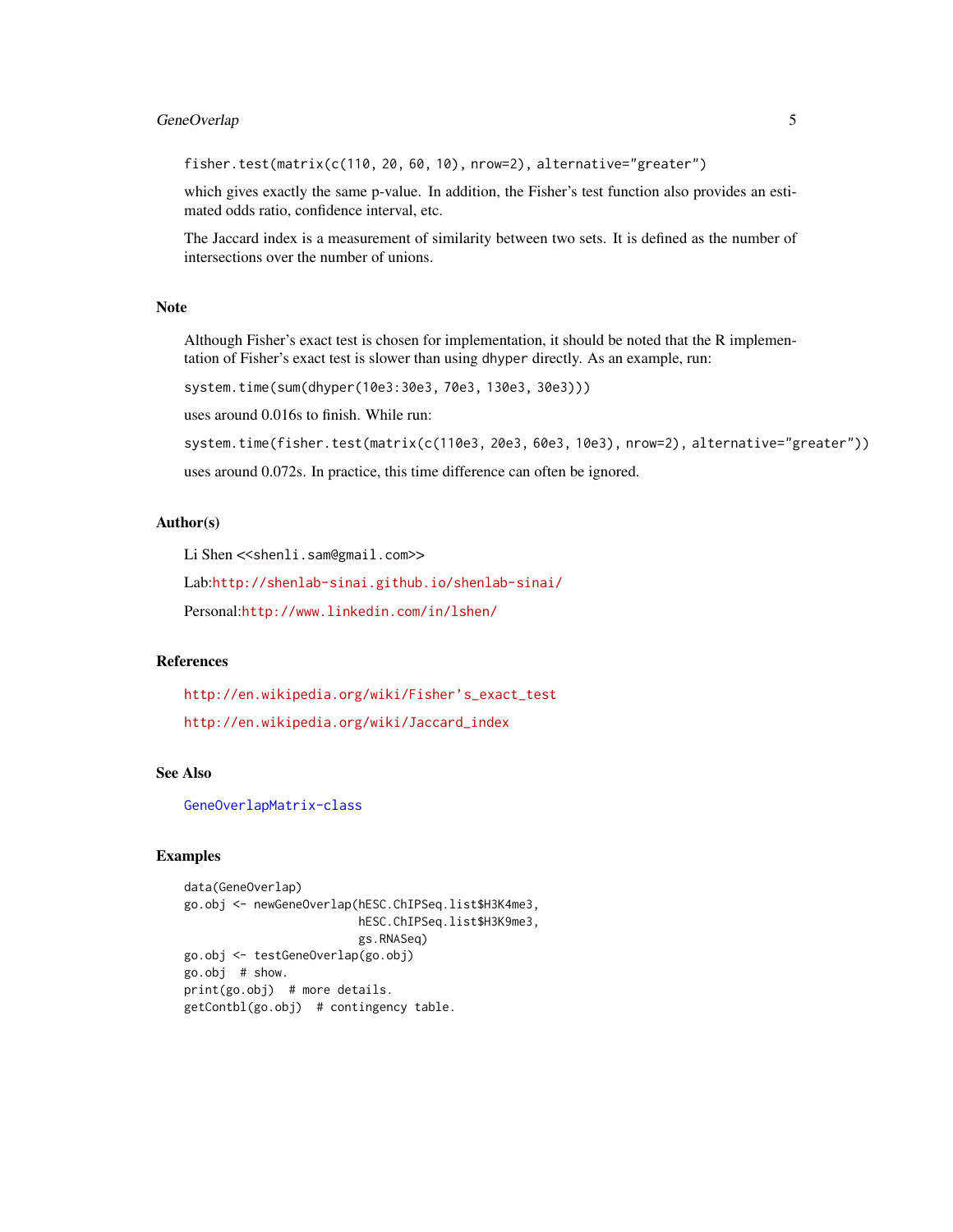<span id="page-5-1"></span><span id="page-5-0"></span>

Given one or two gene sets each contains one or more gene lists, create a matrix to represent all pairwise comparisons between the gene lists. This class also provides functions to visualize the matrix.

#### Usage

```
## S4 method for signature 'GeneOverlapMatrix'
show(object)
## S4 method for signature 'GeneOverlapMatrix'
print(x, \ldots)
```
#### Arguments

| object                  | A GeneOverlapMatrix object. |
|-------------------------|-----------------------------|
| x                       | A GeneOverlapMatrix object. |
| $\cdot$ $\cdot$ $\cdot$ | They are not used.          |

#### Details

The problem is stated as the representation of all pairwise comparisons between two gene sets each contains one or more gene lists. This is represented as a matrix where the rows correspond to one gene set and the columns correspond to the other. Each grid represents the overlap between two gene lists of the corresponding row and column. This class calls the GeneOverlap constructor to create objects that represent the overlapping information. When there is only one gene set, the matrix represents the self-comparison within the gene set and only the upper triangular matrix is used.

The significance of gene overlap is characterized by two pieces of information: odds ratio and pvalue. This class provides functions to visualize these information as a heatmap. The color gradients of each grid represents the odds ratio while the texts superimposed on the grids state the p-values. It is also possible to let the color gradients represent Jaccard index - a measurement of similarity between two sets.

#### Author(s)

Li Shen << shenli.sam@gmail.com>>

Lab:<http://shenlab-sinai.github.io/shenlab-sinai/> Personal:<http://www.linkedin.com/in/lshen/>

### See Also

[GeneOverlap-class](#page-3-1)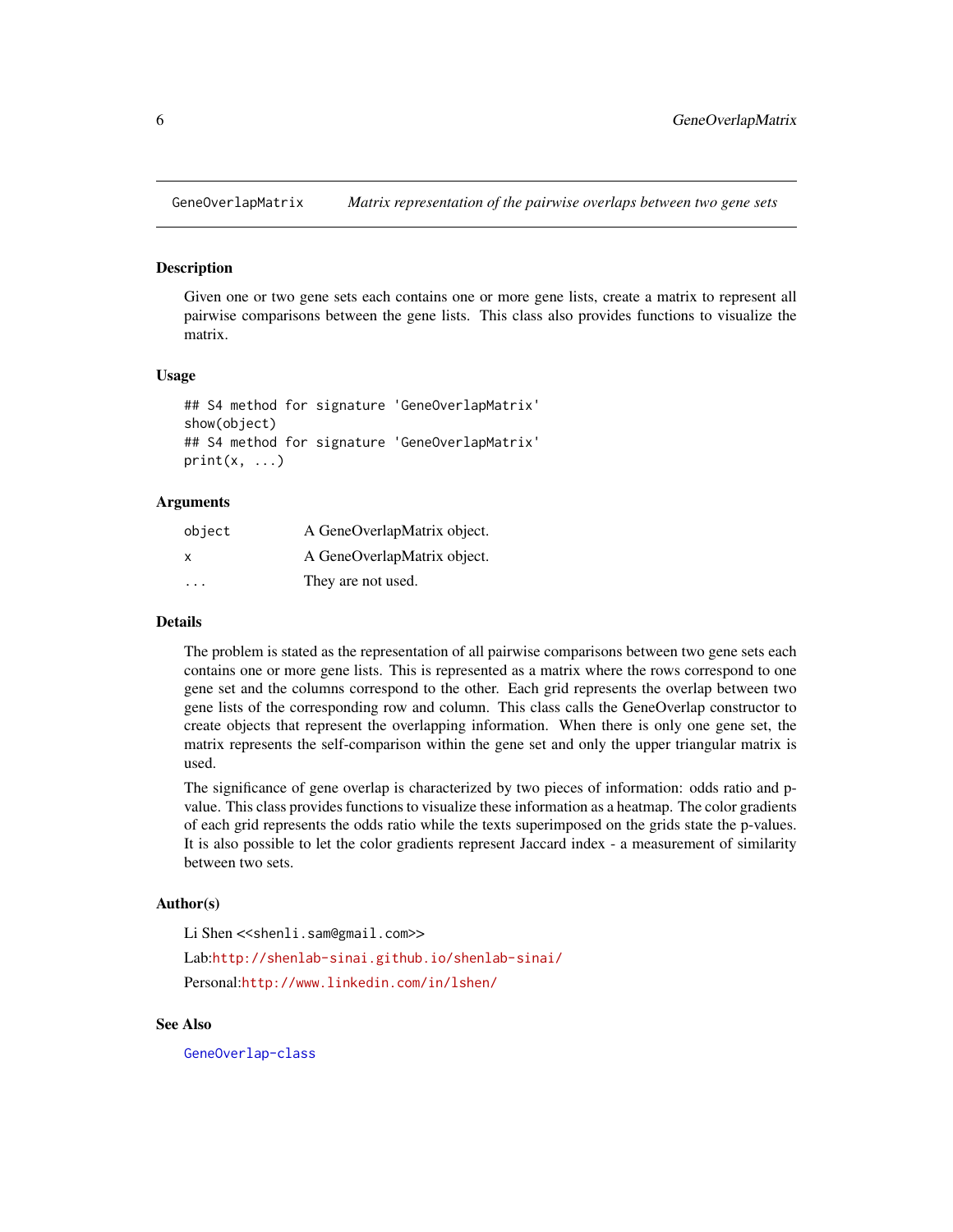# <span id="page-6-0"></span>getGenomeSize 7

# Examples

```
data(GeneOverlap)
gom.obj <- newGOM(hESC.ChIPSeq.list, hESC.RNASeq.list, gs.RNASeq)
gom.obj
print(gom.obj)
drawHeatmap(gom.obj)
```

| getGenomeSize |  |  |  | Accessors for the "genome.size" slot of the GeneOverlap class |  |
|---------------|--|--|--|---------------------------------------------------------------|--|
|---------------|--|--|--|---------------------------------------------------------------|--|

#### Description

The genome.size slot contains the number of genes in the genome as an integer.

# Usage

```
## S4 method for signature 'GeneOverlap'
getGenomeSize(object)
## S4 replacement method for signature 'GeneOverlap'
setGenomeSize(object) <- value
```
# Arguments

| object | A GeneOverlap object.                       |
|--------|---------------------------------------------|
| value  | An integer representing genomic background. |

# Details

After setGenomeSize function is called, the tested Boolean label will be reset to false.

# Value

An integer representing the genome size.

# See Also

[GeneOverlap-class](#page-3-1)

```
data(GeneOverlap)
go.obj <- newGeneOverlap(hESC.ChIPSeq.list$H3K27me3,
                        hESC.RNASeq.list$"Exp Medium",
                        genome.size=gs.RNASeq)
getGenomeSize(go.obj)
v.gs <- c(12e3, 14e3, 16e3, 18e3, 20e3)
setNames(sapply(v.gs, function(g) {
   setGenomeSize(go.obj) <- g
```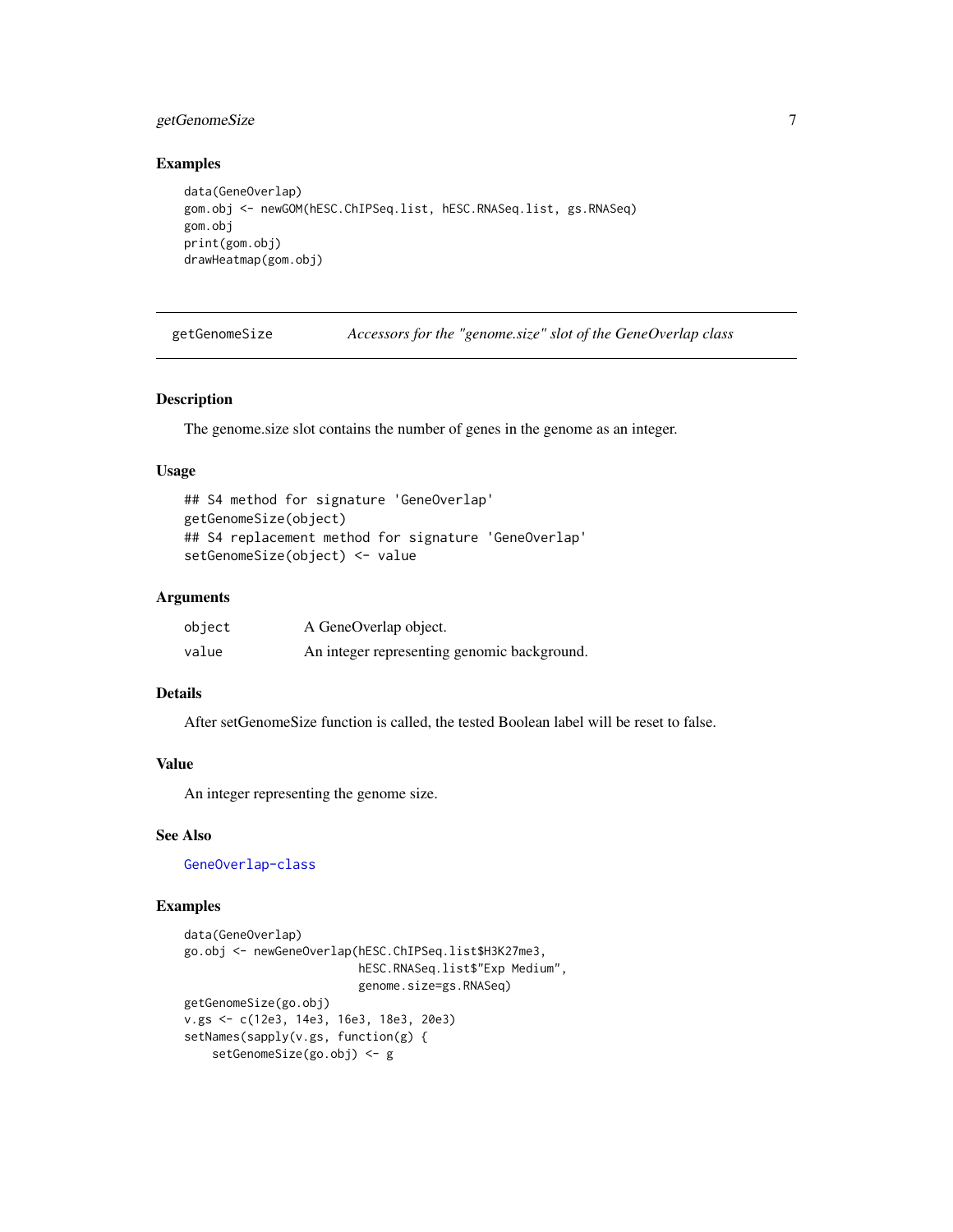<span id="page-7-0"></span>8 getList

```
go.obj <- testGeneOverlap(go.obj)
   getPval(go.obj)
}), v.gs)
```

```
getList Accessors for the "listA" and "listB" slots of GeneOverlap class
```
#### Description

The listA and listB slots hold the gene lists A and B as character vectors.

### Usage

```
## S4 method for signature 'GeneOverlap'
getListA(object)
## S4 replacement method for signature 'GeneOverlap'
setListA(object) <- value
## S4 method for signature 'GeneOverlap'
getListB(object)
## S4 replacement method for signature 'GeneOverlap'
setListB(object) <- value
```
#### Arguments

| object | A GeneOverlap object.                       |
|--------|---------------------------------------------|
| value  | A character vector representing gene names. |

# Details

After setListX function is called, the tested Boolean label will be reset to false.

# Value

A character vector representing gene list A/B.

#### See Also

[GeneOverlap-class](#page-3-1), [newGeneOverlap](#page-12-1)

```
data(GeneOverlap)
go.obj <- newGeneOverlap(hESC.ChIPSeq.list$H3K4me3,
                        hESC.ChIPSeq.list$H3K27me3,
                        genome.size=gs.RNASeq)
go.obj <- testGeneOverlap(go.obj)
head(getListB(go.obj))
getTested(go.obj) # true.
setListB(go.obj) <- hESC.ChIPSeq.list$H3K9me3
getTested(go.obj) # false.
```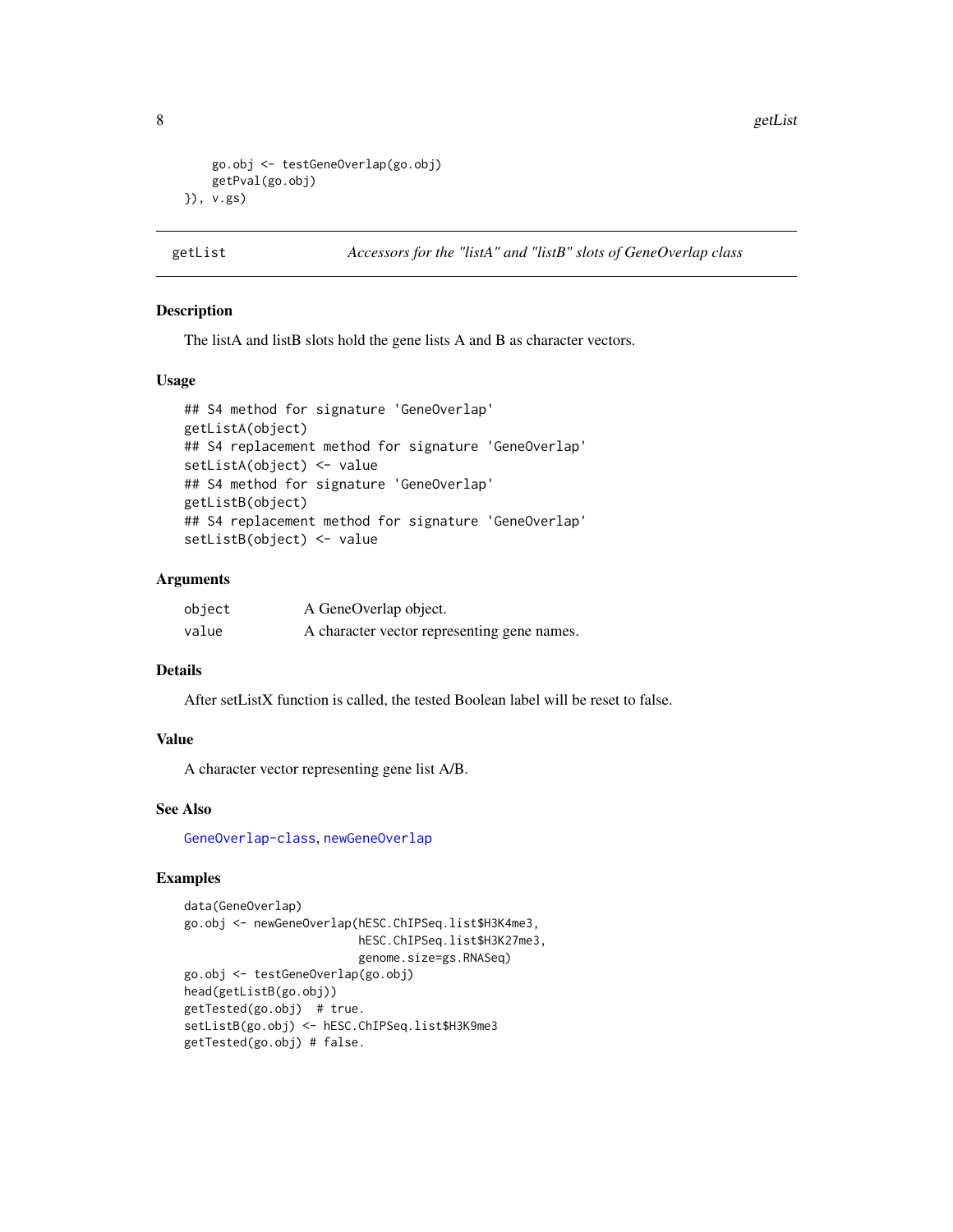<span id="page-8-0"></span>getReadonly *Read-only accessors for the "intersection", "union", "is.tested", "cont.tbl", "pval", "odds.ratio", "Jaccard" slots of the GeneOverlap class*

#### Description

The intersection and union slots contain the gene names as character vectors. The is.tested slot contains a Boolean label indicating whether the object has been tested or not. The cont.tbl slot contains the contingency table as a matrix. The pval and odds.ratio slots contain the p-value and odds ratio as numerics, respectively. The Jaccard slot contains the Jaccard index as a numeric.

#### Usage

```
## S4 method for signature 'GeneOverlap'
getIntersection(object)
## S4 method for signature 'GeneOverlap'
getUnion(object)
## S4 method for signature 'GeneOverlap'
getTested(object)
## S4 method for signature 'GeneOverlap'
getContbl(object)
## S4 method for signature 'GeneOverlap'
getPval(object)
## S4 method for signature 'GeneOverlap'
getOddsRatio(object)
## S4 method for signature 'GeneOverlap'
getJaccard(object)
```
#### Arguments

```
object A GeneOverlap object.
```
# Details

If the GeneOverlap object has not been tested yet, the returned Jaccard index, p-value and odds ratio will be NA, the contingency table will be an empty matrix.

#### Value

| intersection | A character vector represents the overlapped genes.                          |
|--------------|------------------------------------------------------------------------------|
| union        | A character vector represents the genes in the union of A and B.             |
| is.tested    | A Boolean represents whether the overlapping test has been performed or not. |
| cont.tbl     | A matrix represents the contingency table.                                   |
| pval         | A numeric represents the significance of overlap.                            |
| odds.ratio   | A numeric represents the odds ratio in comparison to the genomic background. |
| Jaccard      | A numeric represents the Jaccard index between two sets.                     |
|              |                                                                              |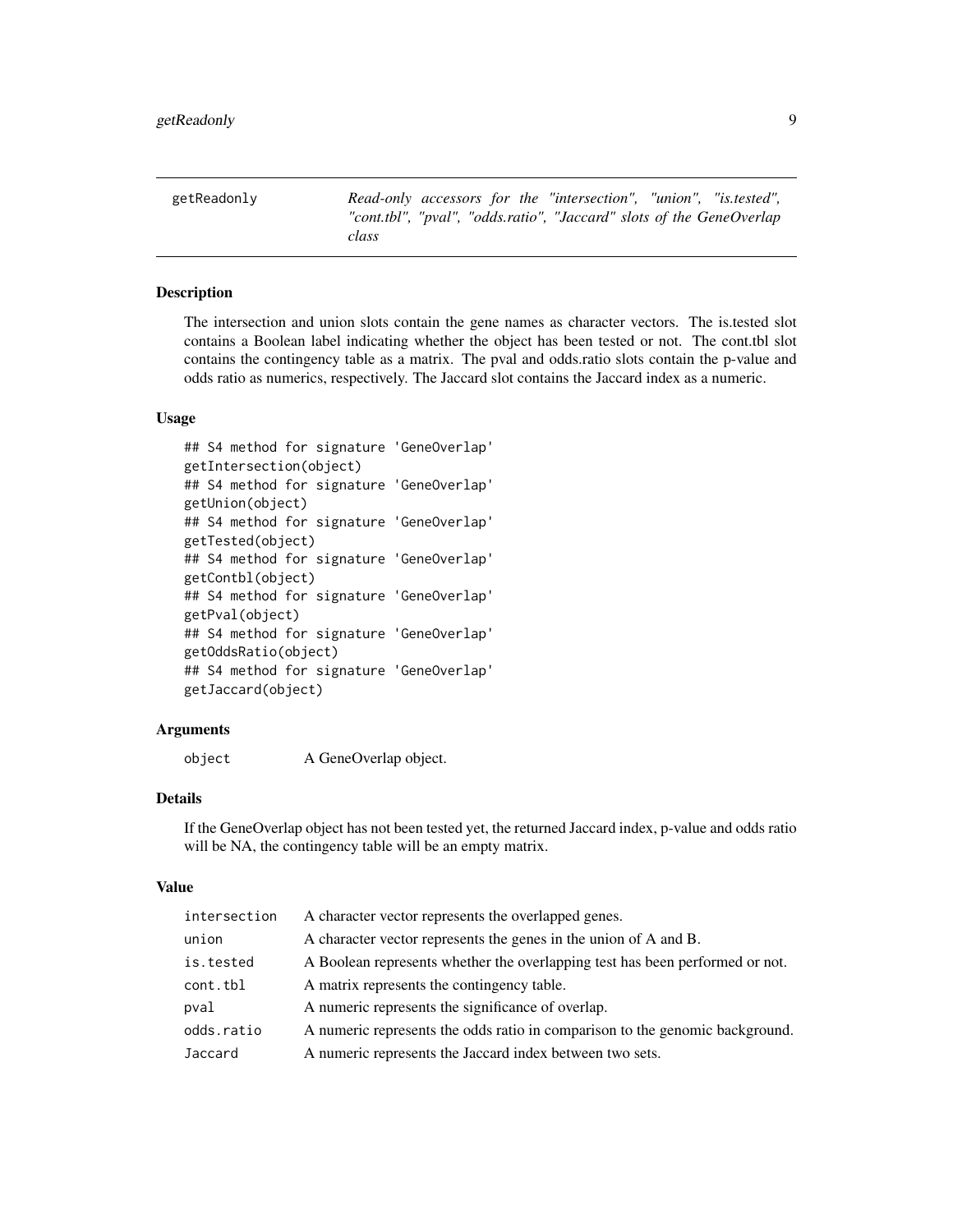#### Examples

```
data(GeneOverlap)
go.obj <- newGeneOverlap(hESC.ChIPSeq.list$H3K4me3,
                         hESC.ChIPSeq.list$H3K27me3,
                         genome.size=gs.RNASeq)
go.obj <- testGeneOverlap(go.obj)
head(getIntersection(go.obj))
head(getUnion(go.obj))
getTested(go.obj)
getContbl(go.obj)
getPval(go.obj)
getOddsRatio(go.obj)
getJaccard(go.obj)
```
getReadonlyMatrix *Read-only accessors for the various slots of the GeneOverlapMatrix class*

#### Description

The gsetA and gsetB slots contain the gene set A and B as named lists. The self.compare slot contains the Boolean label for whether self-comparison is performed. Use getMatrix to retrieve intersection, union, Jaccard index, p-value and odds ratio as a matrix. Use getNestedList to retrieve the intersection and union gene lists and contingency tables as a nested list (outer list represents columns and inner list represents rows). Use brackets [] to retrieve a particular GeneOverlap object within the GeneOverlapMatrix object.

#### Usage

```
## S4 method for signature 'GeneOverlapMatrix'
getGsetA(object)
## S4 method for signature 'GeneOverlapMatrix'
getGsetB(object)
## S4 method for signature 'GeneOverlapMatrix'
getSelfCompare(object)
## S4 method for signature 'GeneOverlapMatrix'
getMatrix(object, name=c("pval",
    "odds.ratio", "intersection", "union", "Jaccard"))
## S4 method for signature 'GeneOverlapMatrix'
getNestedList(object, name=c(
    "intersection", "union", "cont.tbl"))
## S4 method for signature 'GeneOverlapMatrix'
x[i, j]
```
#### Arguments

| object | A GeneOverlapMatrix object. |
|--------|-----------------------------|
| X      | A GeneOverlapMatrix object. |

<span id="page-9-0"></span>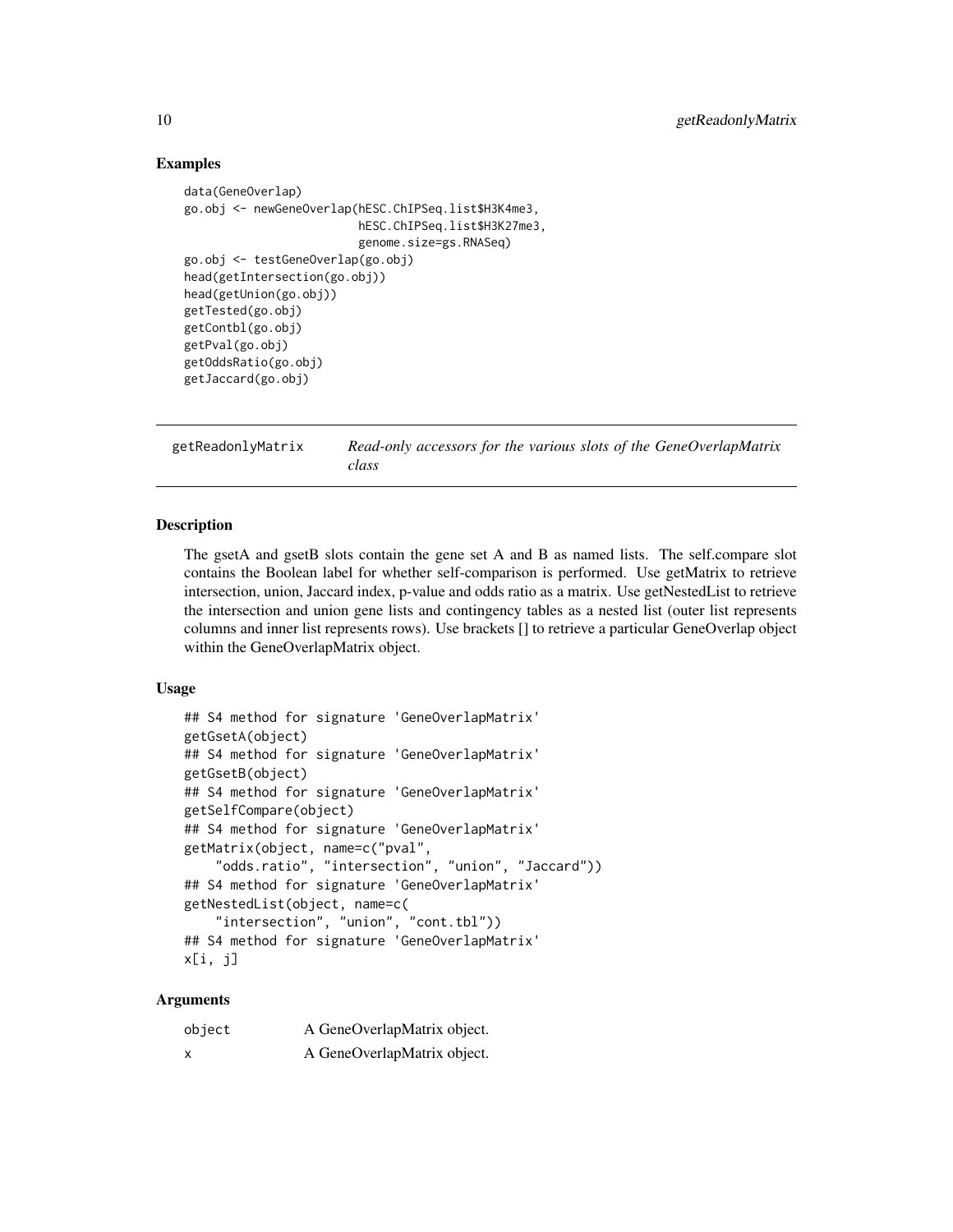# <span id="page-10-0"></span>gs.RNASeq 11

| name | A string description of the information to retrive. Use pval and odds.ratio to<br>retrieve p-values and odds ratios. Use Jaccard to retrieve Jaccard indices. In<br>the context of matrix retrieval, intersection and union will return the numbers<br>of genes. While in the case of nested list retrieval, intersection and union will |
|------|------------------------------------------------------------------------------------------------------------------------------------------------------------------------------------------------------------------------------------------------------------------------------------------------------------------------------------------|
|      | return the actual gene lists. Use control to retrieve the contingency tables.                                                                                                                                                                                                                                                            |
| i, j | Integer or character indices to retrieve GeneOverlap objects from the matrix.                                                                                                                                                                                                                                                            |

# Details

When character indices are used, they should match the names of gsetA or gsetB.

# See Also

[GeneOverlapMatrix-class](#page-5-1)

# Examples

```
data(GeneOverlap)
gom.obj <- newGOM(hESC.ChIPSeq.list, hESC.RNASeq.list, gs.RNASeq)
getMatrix(gom.obj, "odds.ratio")
inter.nl <- getNestedList(gom.obj, "intersection")
str(inter.nl)
go.k4.high <- gom.obj[1, 1]
go.k4.high
```
gs.RNASeq *Genome size based on RNA-seq data*

# Description

See vignette for data source and processing.

#### Usage

```
data(GeneOverlap)
```
# Format

An integer representing the genomic background.

```
data(GeneOverlap)
gs.RNASeq
```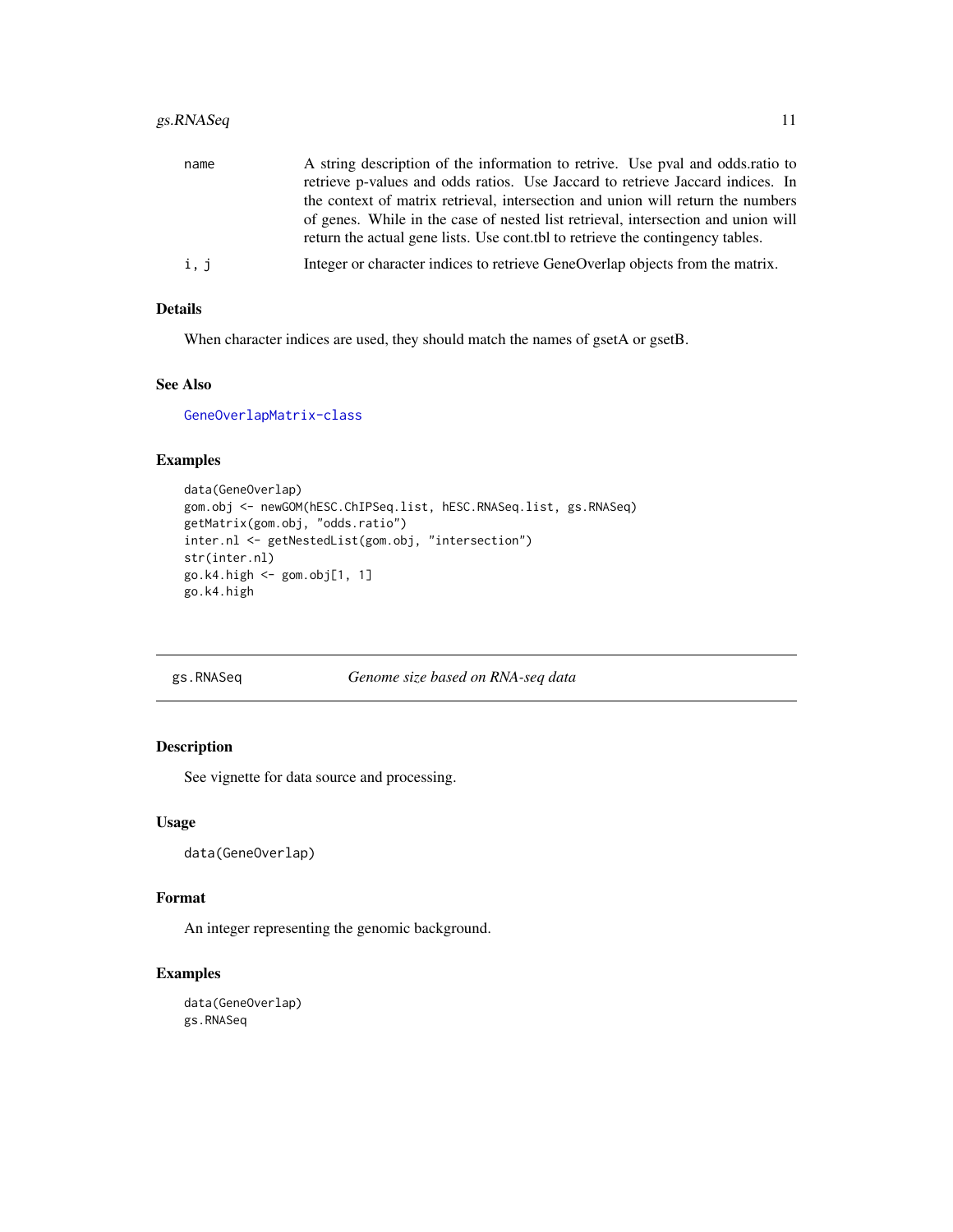<span id="page-11-0"></span>See vignette for data source and processing.

# Usage

```
data(GeneOverlap)
```
# Format

A named list of four character vectors.

# Examples

```
data(GeneOverlap)
str(hESC.ChIPSeq.list)
```
hESC.RNASeq.list *RNA-seq gene lists*

# Description

See vignette for data source and processing.

#### Usage

```
data(GeneOverlap)
```
#### Format

A named list of four character vectors.

```
data(GeneOverlap)
str(hESC.RNASeq.list)
```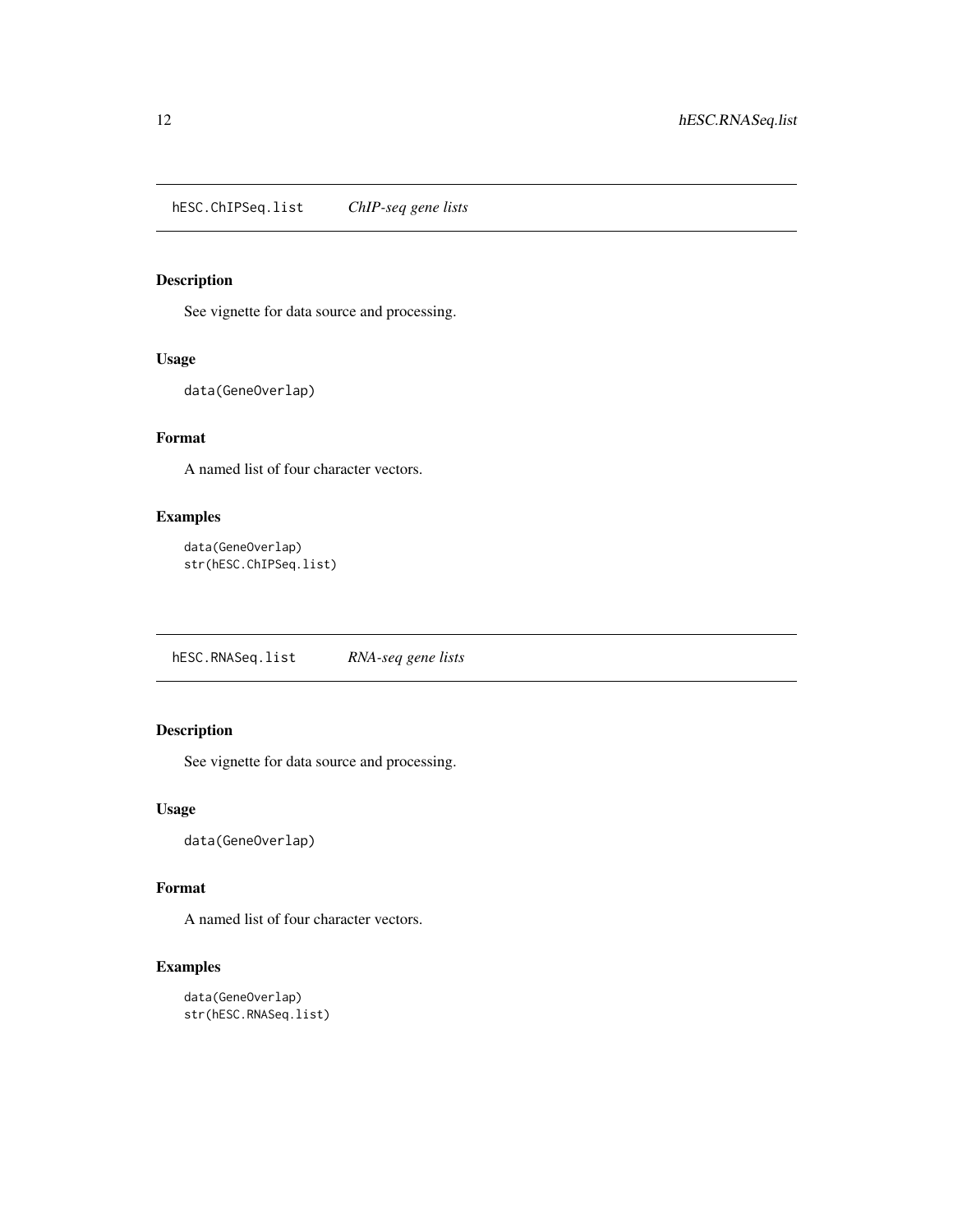<span id="page-12-1"></span><span id="page-12-0"></span>

Use this function to create objects of the GeneOverlap class.

#### Usage

```
newGeneOverlap(listA, listB, genome.size = NULL,
    spec = c("mm9.gene", "hg19.gene", "rn4.gene"))
```
#### Arguments

| listA       | Gene list A. This should be a character vector or a factor.                                                                                           |
|-------------|-------------------------------------------------------------------------------------------------------------------------------------------------------|
| listB       | Gene list B. This should be a character vector or a factor.                                                                                           |
| genome.size | An integer represents the number of genes on the genome. If not specified, it<br>will use the preset number based on "spec".                          |
| spec        | A character string of the genome name. Currently choose one of: mm9.gene,<br>hg19.gene, rn4.gene. The gene numbers are based on protein coding genes. |

# Value

A GeneOverlap object.

# Note

Both listA and listB will be converted to unique character vectors before testing, that means, the duplicated gene names are removed and therefore not counted.

```
data(GeneOverlap)
go.obj <- newGeneOverlap(hESC.ChIPSeq.list$H3K4me3,
                        hESC.ChIPSeq.list$H3K9me3,
                        gs.RNASeq)
print(go.obj) # not tested yet.
go.obj <- testGeneOverlap(go.obj)
print(go.obj)
```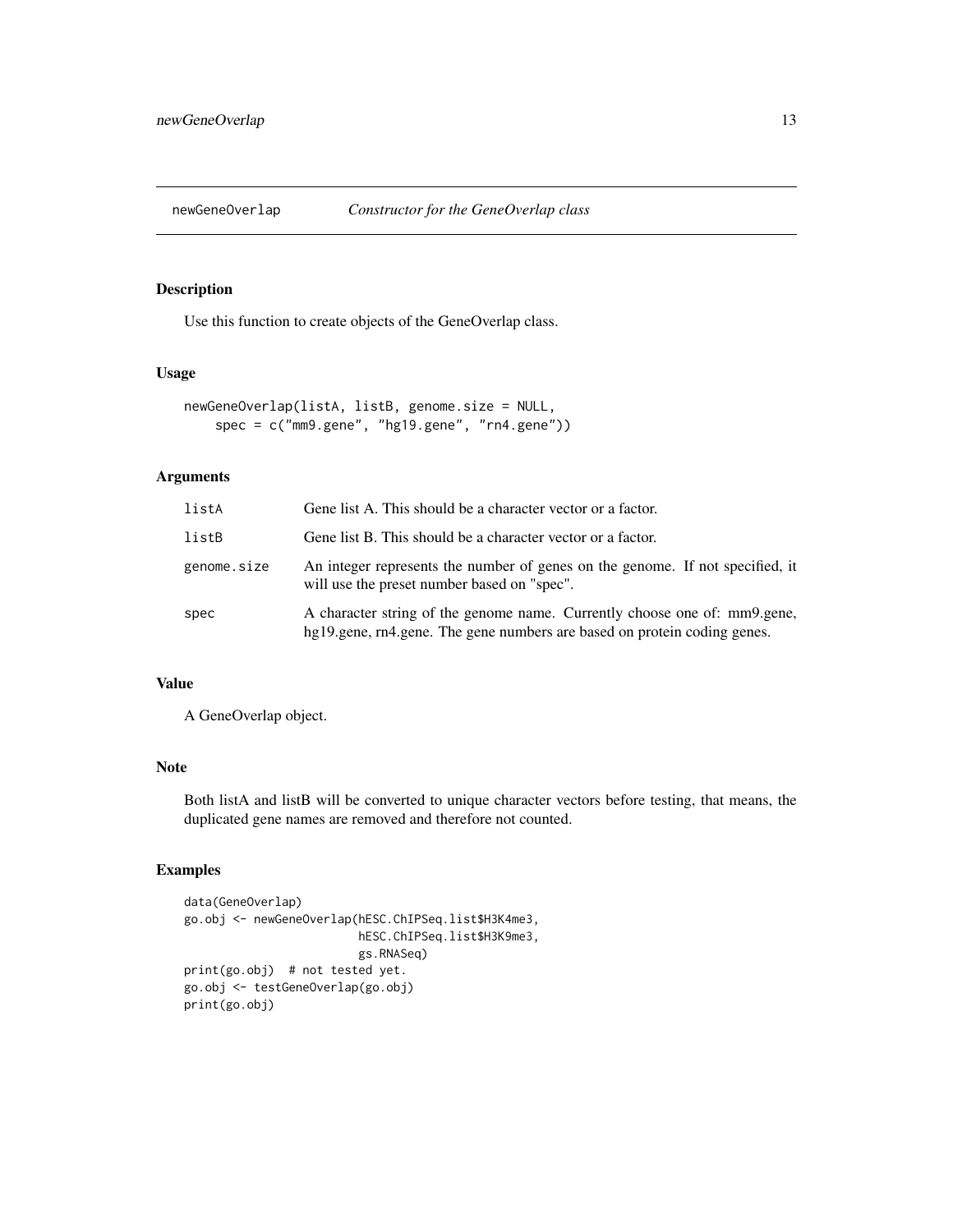<span id="page-13-0"></span>

Use this function to create objects of the GeneOverlapMatrix class.

# Usage

```
newGOM(gsetA, gsetB=list(), genome.size=NULL,
   spec=c('mm9.gene', 'hg19.gene', 'rn4.gene'))
```
#### Arguments

| gsetA       | Gene set A as a named list with each element being a vector/factor of gene<br>names.                                          |
|-------------|-------------------------------------------------------------------------------------------------------------------------------|
| gsetB       | Gene set B as a named list with each element being a vector/factor of gene<br>names.                                          |
| genome.size | The number of genes in the genome as an integer.                                                                              |
| spec        | A string description of the genome to use. There are a few presetted genome<br>sizes to choose from for a user's convenience. |

#### Details

This will create a matrix so that each grid represents the comparison between the two gene lists from the two gene sets. Given two gene sets A and B, the matrix will represent all comparisons bewteen gene lists in A vs. gene lists in B. The set A will be shown as rows and the set B will be shown as columns. If only gene set A is given, the matrix will represent all comparisons between gene lists within the gene set and only the upper triangular matrix will be used.

#### Value

A GeneOverlapMatrix object. Use accesssors to access to its internal structure and members. Use show or print to obtain summarized information. Use drawHeatmap to visualize it.

#### See Also

[GeneOverlapMatrix-class](#page-5-1), [GeneOverlap-class](#page-3-1)

```
data(GeneOverlap)
gom.obj <- newGOM(hESC.ChIPSeq.list, hESC.RNASeq.list, gs.RNASeq)
gom.obj
drawHeatmap(gom.obj)
```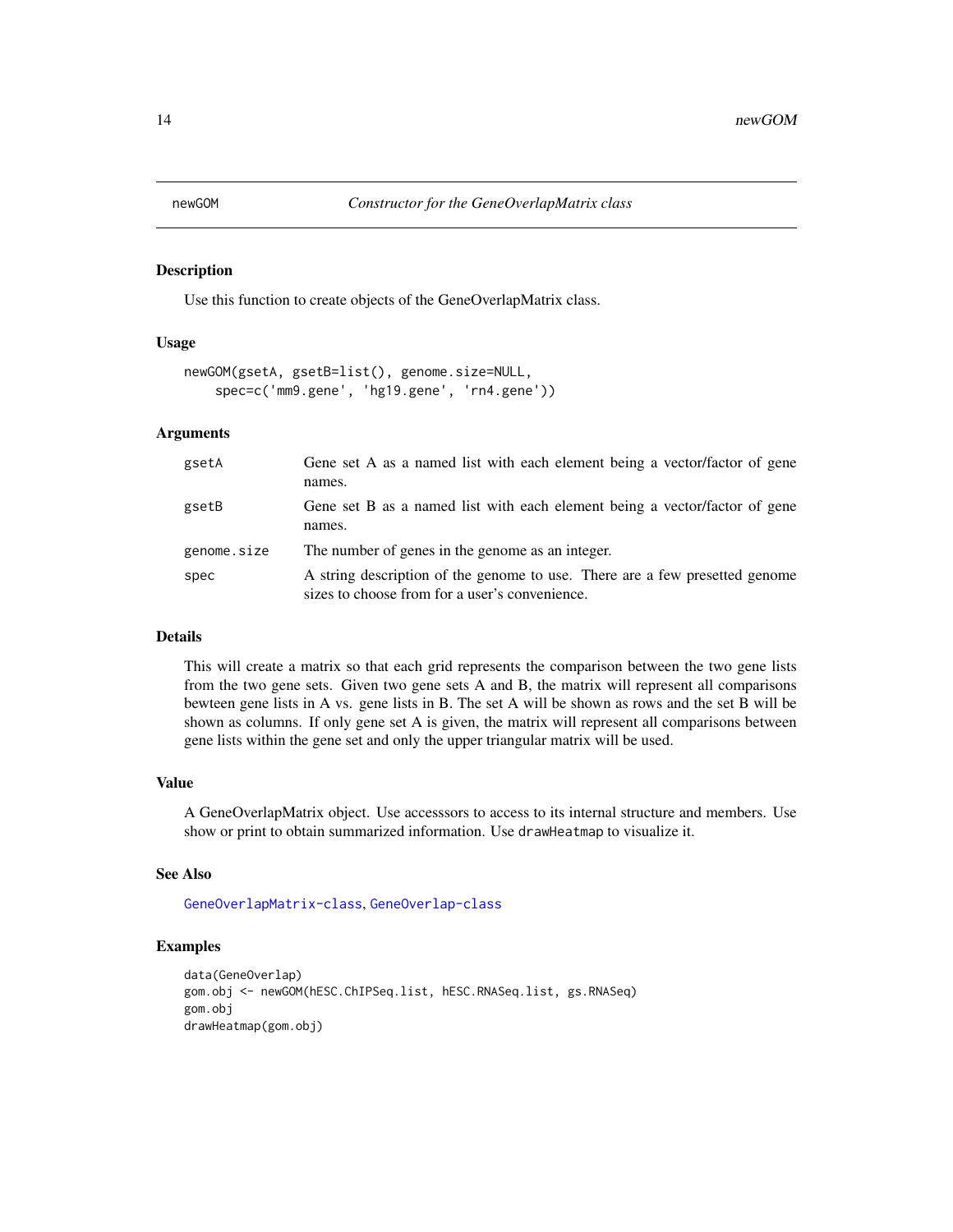<span id="page-14-0"></span>testGeneOverlap *Test function for the GeneOverlap class*

# Description

Perform Fisher's exact test based on the information supplied in the GeneOverlap object, i.e. gene list A, B and genome size. This function also calculates the Jaccard index. Will set the tested Boolean label after done.

#### Usage

## S4 method for signature 'GeneOverlap' testGeneOverlap(object)

#### Arguments

object A GeneOverlap object.

#### Value

A GeneOverlap object with valid p-value, odds ratio, Jaccard index and contingency table. The tested Boolean label is set to true. Use show or print to display a summary of the object. Use accessors to get information of each slot.

# See Also

[GeneOverlap-class](#page-3-1)

```
data(GeneOverlap)
go.obj <- newGeneOverlap(hESC.ChIPSeq.list$H3K4me3,
                         hESC.ChIPSeq.list$H3K27me3,
                         genome.size=gs.RNASeq)
go.obj <- testGeneOverlap(go.obj)
getPval(go.obj)
getOddsRatio(go.obj)
getJaccard(go.obj)
getContbl(go.obj)
print(go.obj)
```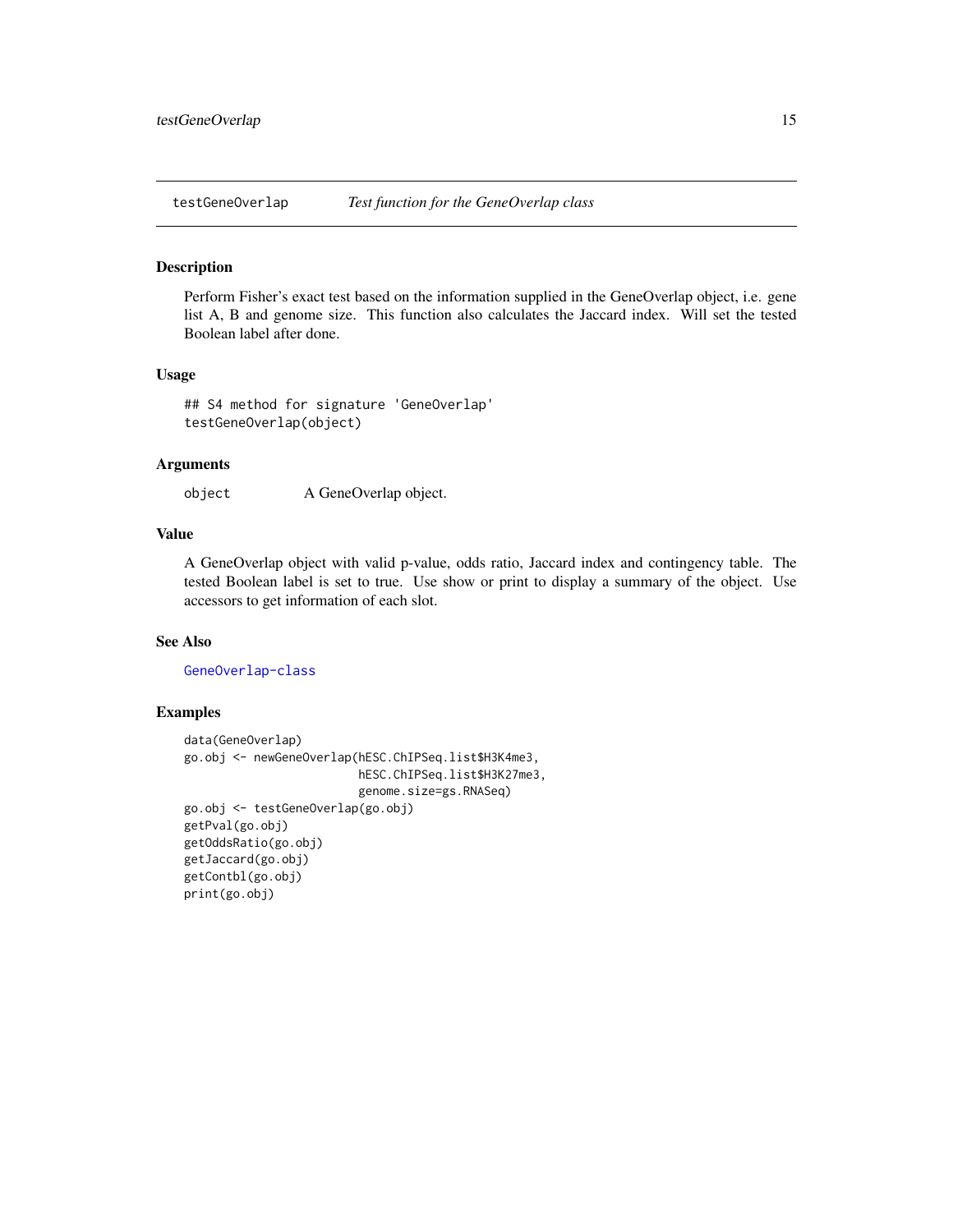# <span id="page-15-0"></span>**Index**

∗ datasets gs.RNASeq, [11](#page-10-0) hESC.ChIPSeq.list, [12](#page-11-0) hESC.RNASeq.list, [12](#page-11-0) ∗ graphs GeneOverlap, [4](#page-3-0) GeneOverlap-package, [2](#page-1-0) GeneOverlapMatrix, [6](#page-5-0) ∗ hplot GeneOverlap, [4](#page-3-0) GeneOverlap-package, [2](#page-1-0) GeneOverlapMatrix, [6](#page-5-0) ∗ htest GeneOverlap, [4](#page-3-0) GeneOverlap-package, [2](#page-1-0) GeneOverlapMatrix, [6](#page-5-0) [ *(*getReadonlyMatrix*)*, [10](#page-9-0) [,GeneOverlapMatrix-method *(*getReadonlyMatrix*)*, [10](#page-9-0) drawHeatmap, [2](#page-1-0) drawHeatmap,GeneOverlapMatrix-method *(*drawHeatmap*)*, [2](#page-1-0) GeneOverlap, [4](#page-3-0) GeneOverlap-class *(*GeneOverlap*)*, [4](#page-3-0) GeneOverlap-package, [2](#page-1-0) GeneOverlapMatrix, [6](#page-5-0) GeneOverlapMatrix-class *(*GeneOverlapMatrix*)*, [6](#page-5-0) getContbl *(*getReadonly*)*, [9](#page-8-0) getContbl,GeneOverlap-method *(*getReadonly*)*, [9](#page-8-0) getGenomeSize, [7](#page-6-0) getGenomeSize,GeneOverlap-method *(*getGenomeSize*)*, [7](#page-6-0) getGsetA *(*getReadonlyMatrix*)*, [10](#page-9-0) getGsetA,GeneOverlapMatrix-method

*(*getReadonlyMatrix*)*, [10](#page-9-0)

getGsetB *(*getReadonlyMatrix*)*, [10](#page-9-0)

getGsetB,GeneOverlapMatrix-method *(*getReadonlyMatrix*)*, [10](#page-9-0) getIntersection *(*getReadonly*)*, [9](#page-8-0) getIntersection,GeneOverlap-method *(*getReadonly*)*, [9](#page-8-0) getJaccard *(*getReadonly*)*, [9](#page-8-0) getJaccard,GeneOverlap-method *(*getReadonly*)*, [9](#page-8-0) getList, [8](#page-7-0) getListA *(*getList*)*, [8](#page-7-0) getListA,GeneOverlap-method *(*getList*)*, [8](#page-7-0) getListB *(*getList*)*, [8](#page-7-0) getListB,GeneOverlap-method *(*getList*)*, [8](#page-7-0) getMatrix *(*getReadonlyMatrix*)*, [10](#page-9-0) getMatrix,GeneOverlapMatrix-method *(*getReadonlyMatrix*)*, [10](#page-9-0) getNestedList *(*getReadonlyMatrix*)*, [10](#page-9-0) getNestedList,GeneOverlapMatrix-method *(*getReadonlyMatrix*)*, [10](#page-9-0) getOddsRatio *(*getReadonly*)*, [9](#page-8-0) getOddsRatio,GeneOverlap-method *(*getReadonly*)*, [9](#page-8-0) getPval *(*getReadonly*)*, [9](#page-8-0) getPval,GeneOverlap-method *(*getReadonly*)*, [9](#page-8-0) getReadonly, [9](#page-8-0) getReadonlyMatrix, [10](#page-9-0) getSelfCompare *(*getReadonlyMatrix*)*, [10](#page-9-0) getSelfCompare,GeneOverlapMatrix-method *(*getReadonlyMatrix*)*, [10](#page-9-0) getTested *(*getReadonly*)*, [9](#page-8-0) getTested,GeneOverlap-method *(*getReadonly*)*, [9](#page-8-0) getUnion *(*getReadonly*)*, [9](#page-8-0) getUnion,GeneOverlap-method *(*getReadonly*)*, [9](#page-8-0) gs.RNASeq, [11](#page-10-0)

hESC.ChIPSeq.list, [12](#page-11-0) hESC.RNASeq.list, [12](#page-11-0)